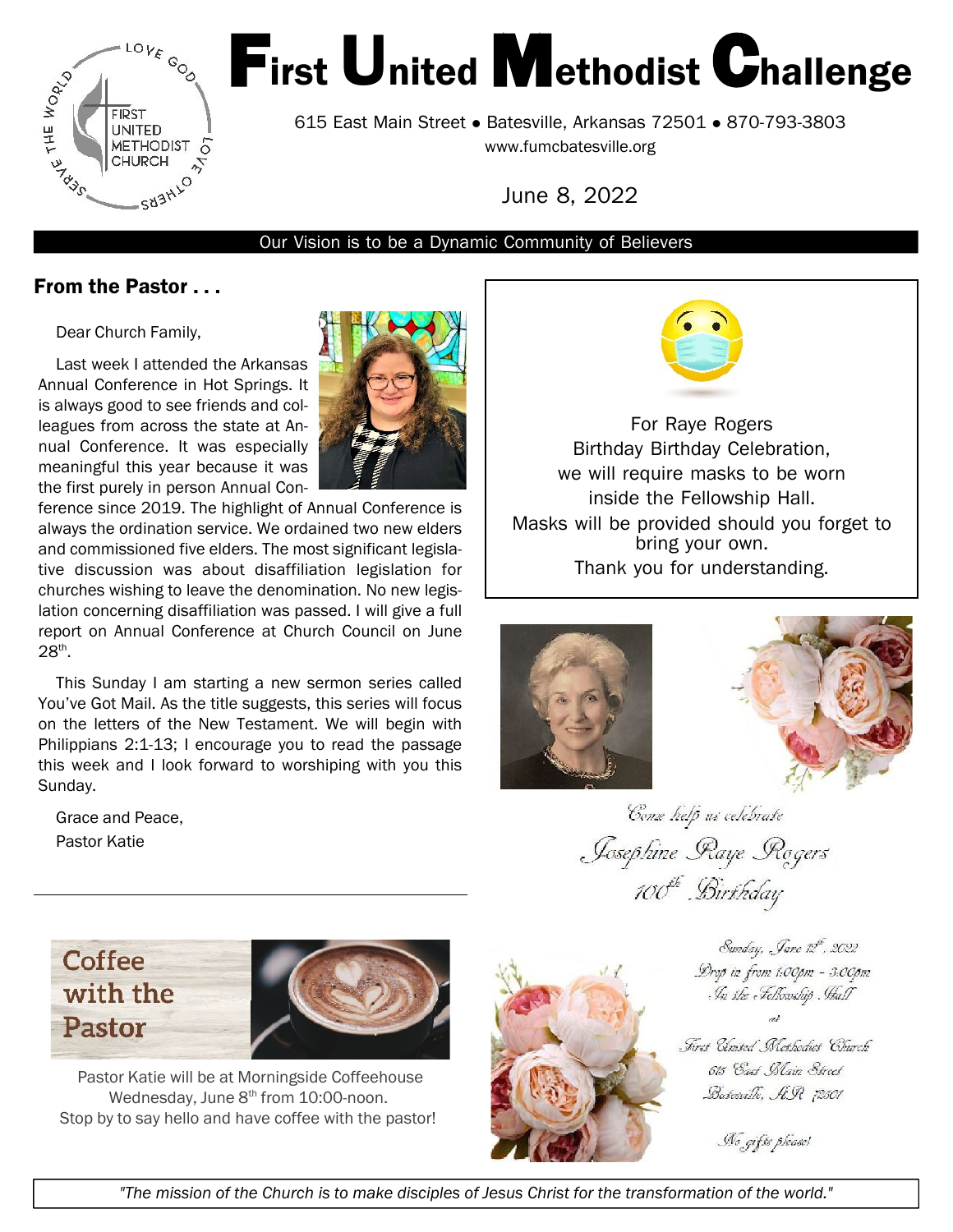Please review the names on the prayer list. Names will remain on the prayer list for 2 weeks. At the end of 2 weeks to continue the name, please call the church office.

| Marcus Bowers member               |  |
|------------------------------------|--|
| Will Gaddy friend of Earlene Tripp |  |
| Velva Huddleston member            |  |
| Anne Luster  member                |  |
|                                    |  |
| Judy Murrahmember                  |  |
| Mona Neavillemember                |  |
| Terri Presleymember                |  |
| Michale Swaimfather of Brent Swaim |  |
| Carolyn Wilson  member             |  |

#### Our Prayers for Those in Hospitals

#### Blessing Box

Collecting these items on Sunday June  $12<sup>th</sup>$ Canned meats

Bring to church and put in the basket in front of the church office



Knights of North Castle VBS Central Avenue United Methodist Church June 13-16 9:00am - 11:15am

Deadline for t-shirt order is May 23rd Call the church office (870) 793-2365

#### Our Prayers for Those at Home  $\vert$  Dur Prayers for Those in Health Care Centers and Retirement Homes

Brookdale Cary - Cary, NC Dianne Taylor................ member

Eagle Mountain Assisted Living Bill Beller ...................... member Polly Livingston ............. member

Mountain Meadows Neva C. Ball .................. member

Wildwood Independent Living Nelda Hackworth............. member

#### Wood-Lawn Heights

Mildred Arnold .............. member Gerri Bentz.................... member Lucille Maris ................ member

#### Our Prayers for Those in U.S. Military Service

Those who have listed family in military service, please review and update the status of your service member.

Lt. Col. Chris Carpenter .......son of R.L. & Susan Carpenter Staff Sergeant Cole Long.....Great Nephew of Verona Bebow Colonel Marc Jones .............nephew of Mildred Arnold Sgt. Lane Lively ..................grandson of Glen & LaDonna Busby Capt. Ian MacDonald ..........nephew of Starr & Johnny Kent Trent McDonald..................cousin of member Lt. Col. Shannon McLoughlin..daughter of Cecilia Vinson Staff Sgt. Jonathan Reed.....son of Dan & Vicki Reed Petty Officer Zane Smart .....member Lt. Cmdr. Greg Tebbetts ......son of Diane & Terrell Tebbetts Ltc. Colonel John Tice .........nephew of Verona Bebow Lance Cpl. James Brantley Wheeler ......... cousin of member

If you need pastoral assistance contact:

Pastor Katie Pearce at the church office (870) 793-3803

June 8, 2022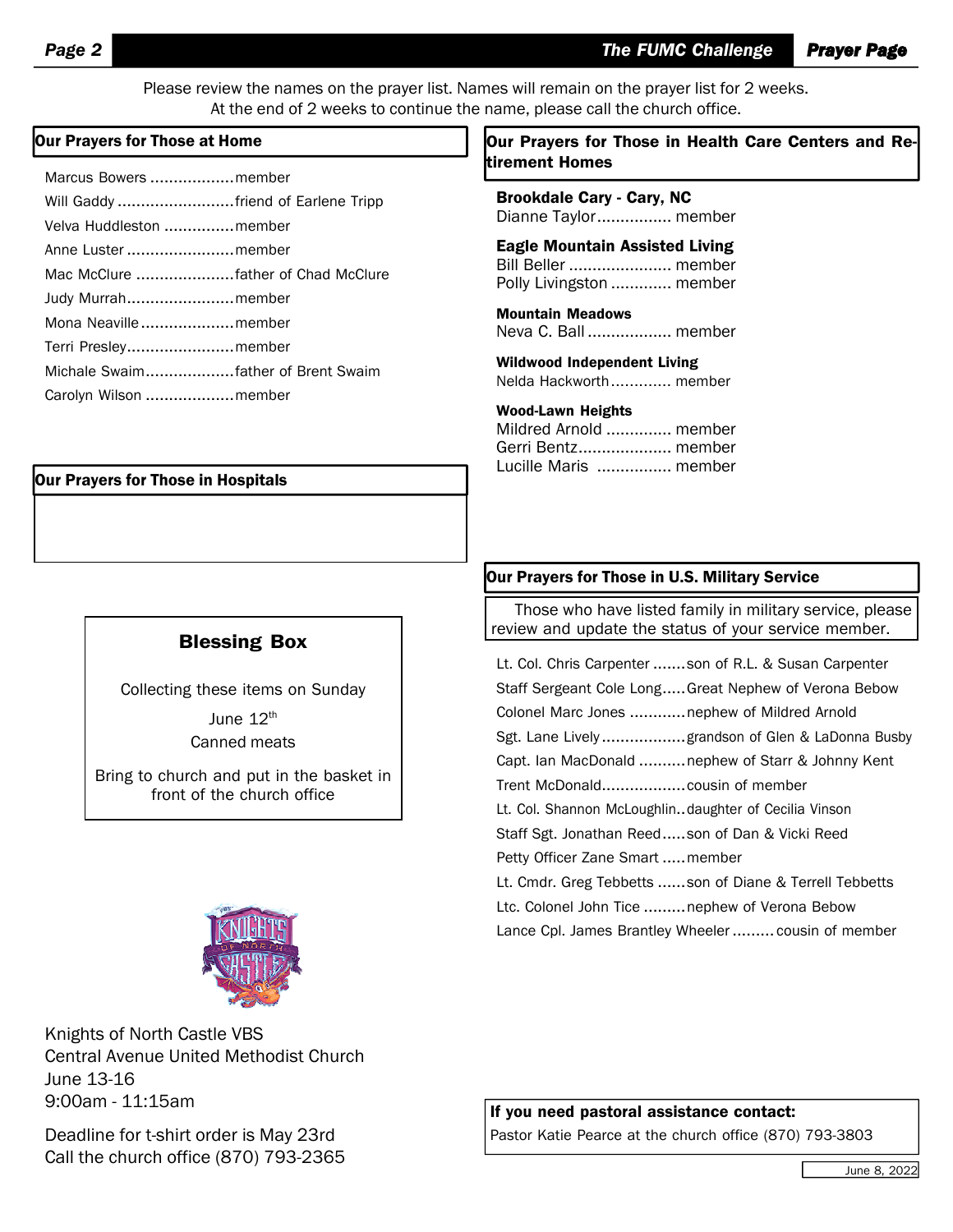#### *The FUMC Challenge Page 3*

# **Church** Leadership

Senior Pastor Reverend Katie Pearce katie.pearce@arumc.org

Church [Administrator](mailto:pearce@arumc.orgChurch) Teresa Brown

Minister of Congregational Care Bennie Burks

Minister to Children & Family Ministries Katie McLean

Minister to Youth Lorrie McClure

Youth/College Intern Michael Robinson

> Choir Director Amanda Lucy

Worship Leader Alicia Williams

> **Treasurer** Ruby Curl

**Custodian** Joe Johnson

Lay Leader Mike Wilson

Lay Servants/Ministers Kathy McKinney Sandy West Asa Whitaker

Church Council Chair Barrett Moore

> Finance Chair Robb Roberts

Staff/Parish Chair Paul Holifield

Trustees Chair Joyce Prickett

Our Mailing Address is: First United Methodist Church P.O. Box 2014 Batesville, AR 72503-2014

#### Our Presence

Online Worship May 29th ........................................... 100 In-PersonAttendance

June 5 th ........................................... 115

#### Our Gifts

#### *Received in June*

Received through ............... 06-05-2022 Total Giving ..........................\$13,212.50

# Scripture for Sunday's Sermon

June 12th , 2022 Philippians 2:1-13

### Our Service

#### *for June 12*th

ALTAR FLOWERS given to the honor and glory of God by Clark & Leanne Nail in honor of Tom & Ruby Curls 50<sup>th</sup> Anniversary

**ALTAR GUILD: Karen Holifield** Diana Waldrip Joyce Prickett

GREETERS:

9:00 Susan Tripp & Maggie Beshears 11:00 Joel & Jeannie Wagoner

#### CHILDREN'S SERMON:

Amanda Roberts

#### LITURGIST:

11:00 Terrell Tebbetts

#### USHERS:

David Smith, NEED THREE MORE VOLUNTEERS THIS WEEK

#### Birthdays and Anniversaries from UMMEN Calendar

June13 Dick Bernard Ann Davis Lyndal Waits June14 Raye Rogers Bridgett Rogers June17 Katie Driver

Anna Gray Southerland \*\*\*\*\*\*\*\*\*\*\*\*\*\*\*\*\*\*\*\*\*\*\*\*\*\*\*\*\*\*

> June10 Tom & Ruby Curl June12 Henry & Susan Matinchek

Bill & Carey Robertson

#### MEMORIALS

BARBARASTEVENSON

Marva Hipp Deborah & Bob Stroud

# **OPPORTUNITIES FOR YOU TO SERVE**

#### **Community Breakfast**

We are seeking people to help setup, cook, serve, and/or clean-up for our Saturday community meal, as well as monetary donations.



#### Altar Flowers Ministry

Please call the church office 793-3803, to take a Sunday, or take a moment to stop by the flower calendar and pick a week of two to sign up to do the flowers.

Upcoming dates open for flowers

June 26<sup>th</sup> July 3 $^{\sf rd}$ , 31 $^{\sf st}$ 

August 21st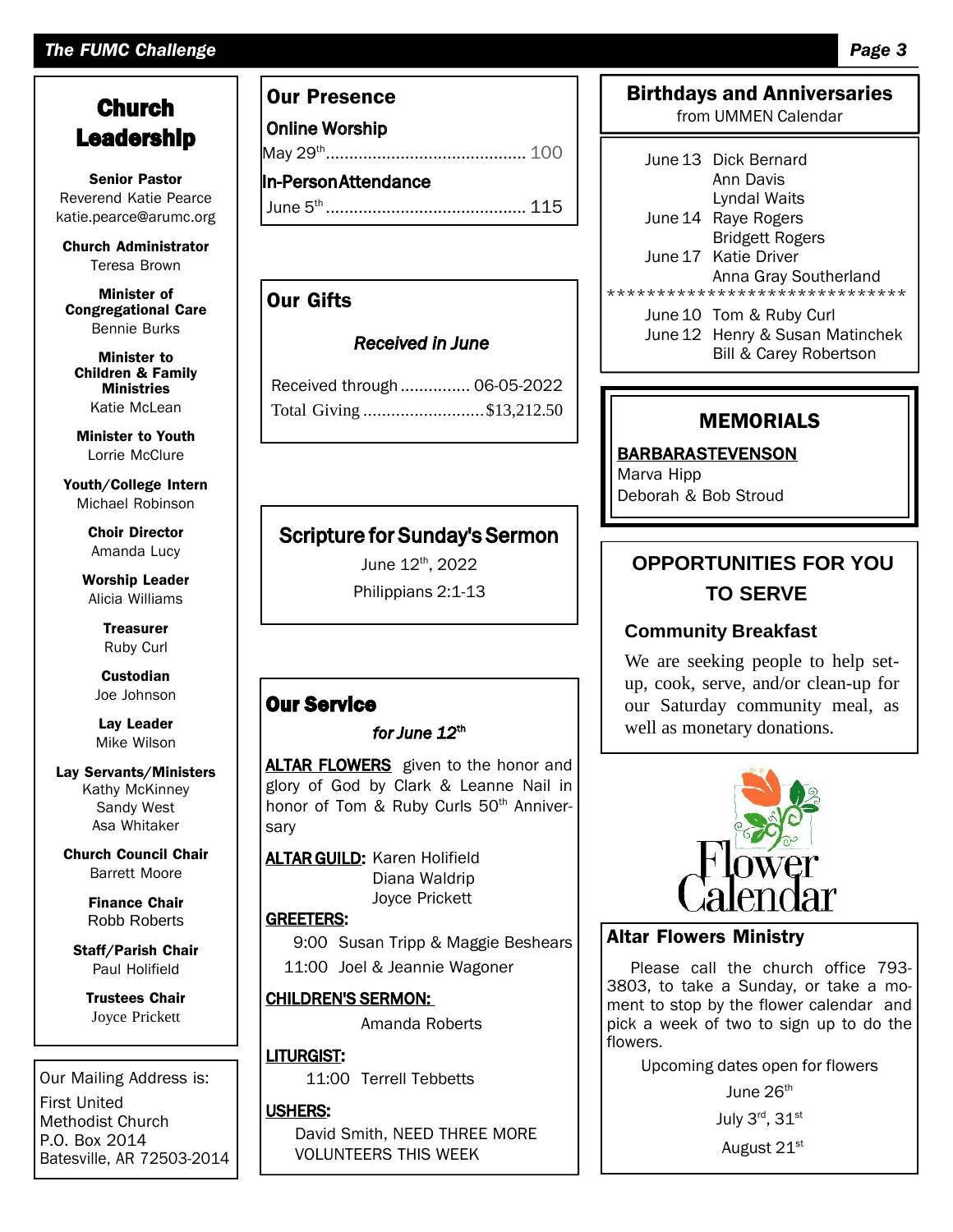# Congratulations to the Confirmation Class of 2022!

Lizzie Langston Georgi Moody Molly McLean Milly Newton Crow Tyson Williams

These students completed Confirmation classes this past school year and were Baptized and Confirmed over the last two Sundays. Thank you to Tommy and Amy Newton Crow for being their fearless leaders and to Pastor Katie for leading their retreat and classes. I am so proud of these kids! Welcome to the FUMC family! Miss Katie